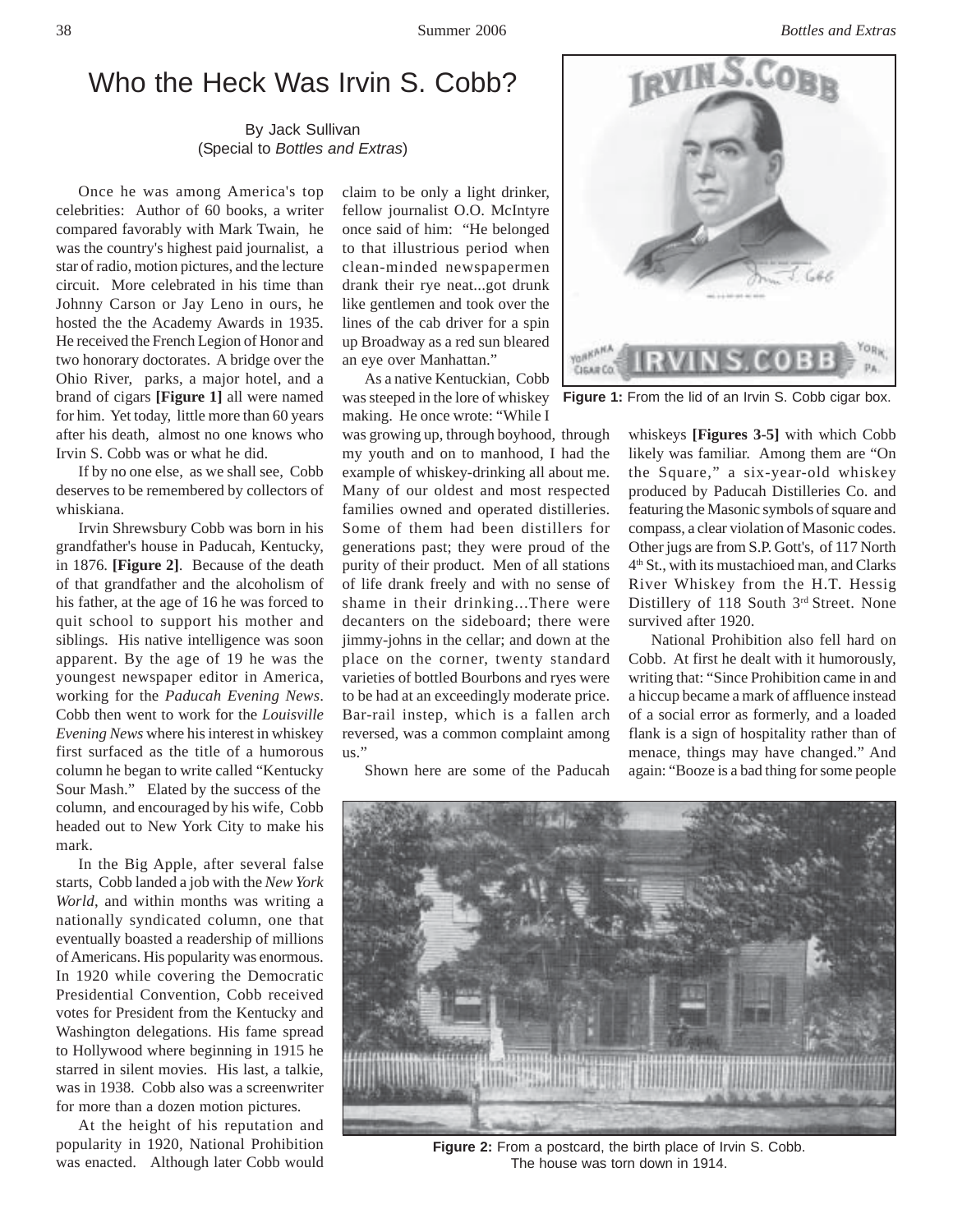

**Figure 3:** "On the Square" Whiskey, Paducah Distilleries.



**Figure 4:** S.B. Gott jug, Paducah.



**Figure 5:** "Clark's River" Whiskey, from H.T. Hessig Distillery, Paducah.

and much too good for many of the others."

That jocular attitude had vanished by 1929 when Cobb wrote the only American novel devoted to the American whiskey industry. Called "Red Likker," his book tells the story of an old Kentucky family that founded a distillery called "Bird and Son" in the wake of the Civil War. It traces the history of this operation up to the time of Prohibition when it is forced to close. Ultimately the distillery is destroyed by fire and the family is reduced to running a crossroads grocery store.

Central to the novel is Cobb's polemic against Prohibition. Colonel Bird, the fictional founder of the distillery, argues with his sister, Juanita, a teetotaler and Prohibitionist, at great length about the pros and cons of permitting the sale of alcoholic beverages. The Colonel ultimately triumphs: When the Volstead Act reduces the 42% alcohol in Juanita's patent medicine, she is shown to be an alcoholic. She revives only when the Colonel pours her a shot of Kentucky bourbon.

Not only did Cobb inveigh against Prohibition in his literary works, he also made it a personal crusade. In 1919, a white-haired former U.S. Navy officer and lawyer named Capt. W.H. Slayton founded an organization called the Association Against the Prohibition Amendment (AAPA). Impelled neither by financial interests in the liquor industry nor by political ambition, Slayton based his opposition on what he viewed as a misuse of national government power over U.S. citizens. With this highly-principled approach he was able to attract a number of prominent Americans to the standard of the AAPA. Among them was Irvin S. Cobb.

Cobb became chairman of the Authors and Artists Committee of AAPA. The committee, under his vigorous leadership, ultimately boasted 361 members including some of the leading figures of the day. As chairman, he released statements to the press blaming Prohibition for increased crime, alcoholism and disrespect for the law. "If Prohibition is a noble experiment," he said in one, "then the San Francisco fire and the Galveston flood should be listed among the noble experiments of our national history."

Espousing the anti-Prohibition cause seems only to have enhanced Cobb's popularity. On April 30, 1929, the Irvin Cobb Hotel, the largest and most



**Figure 6:** From a postcard, the Irvin S. Cobb Hotel, Paducah.

opulent of its kind in Western Kentucky, had its grand opening in his home town of Paducah **[Figure 6]**. He attended the ceremony. Several months later a bridge across Ohio River also was named for him. *The New York Times* on July 29, 1929 reported that Cobb had given his name to "a cigar, a dahlia, a Missouri corn cob pipe, a race horse, a bass bait, a hunting shirt, an Oregon canyon, a Texas street and a pointer dog." A little about some of those namesakes:

\* The hotel, which long since has closed its doors, boasted it was "Kentucky's Most Beautiful Hotel." It was a favorite spot for Cobb when he visited Paducah and featured his image on many of the artifacts used in the facility.

\* The Cobb bridge **[Figure 7]** spans the Ohio River from Brookport, Illinois to near Paducah, Kentucky. It's still in use but has been known for its rough surface and challenge to motorcyclists.

\* The cigar brand was the product of the Yorkana Cigar Co. of York, Pa. It was an appropriate naming since the rotund Cobb usually had a stogie clamped firmly in his mouth. The picture used was from a photo by Pirie MacDonald, a well-known celebrity photographer of the time.

When Prohibition finally ended in 1934, Slayton and Cobb were credited for their efforts. Although many forces combined, the AAPA was a key element because of the strength of its arguments and the many influentials among its members. The first night liquor became legal, Cobb reportedly went to a hotel establishment that once again had begun pouring, pulled out a \$20 bill and hollered, "Drinks for everyone!"

After Repeal, only a handful of the pre-1920 distilleries were able to reopen. Among them was the Frankfort Distilleries. Founded after the Civil War in Atlanta by Paul Jones, a whiskey salesman, the operation was moved to Louisville, Ky. in 1886. It survived during Prohibition by



**Figure 7:** From a postcard, the Cobb Bridge over the Ohio River.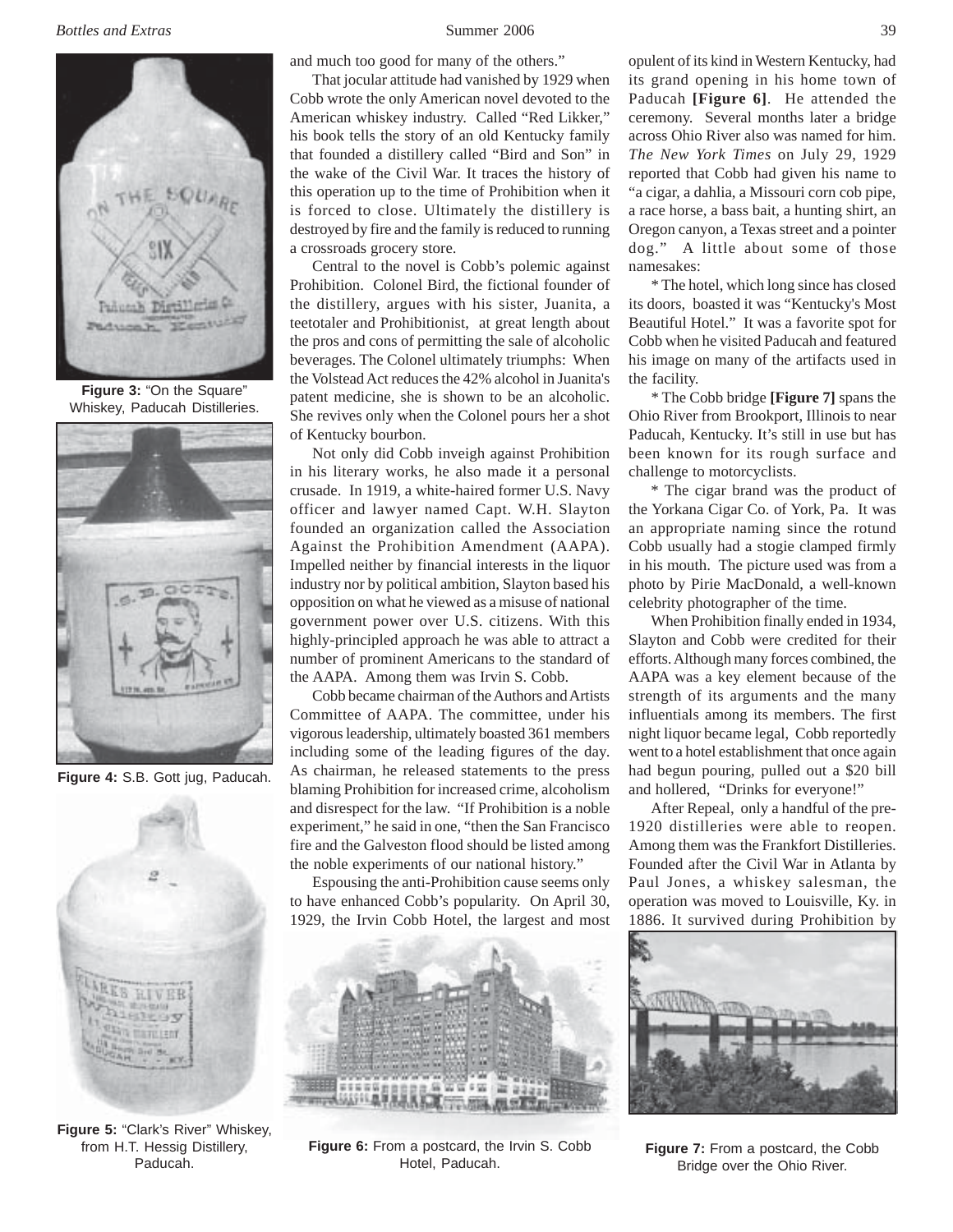being one of a few firms that received permits to produce "medicinal" whiskey, which it sold as "spiritus frumenti alcoholic stimulant," omitting the word "whiskey." **[Figure 8]** Providing some 25 percent of the national supply, its literature later



**Figure 8:** Frankfurt Distillery 1920s bottle of "medicinal" whiskey.



**Figure 9:** Cobb on the cover of the Recipe Book.

boasted that 20,000 doctors during Prohibition bought Frankfort whiskey. When Repeal came, the company, now run by Jones' grandson, was ready with two plants in Kentucky and two in Maryland. The company quickly began producing liquor for a national market.

Immediately after Repeal the whiskey trade was concerned that the buying public no longer knew how to make mixed drinks. A raft of drink mixing booklets resulted. When the newly revived Frankfort Distilleries needed someone to author a "recipe book" for drinks containing its spirituous products, Cobb was chosen for the assignment **[Figure 9]**. According to the manufacturer, the author of "Red Likker" brought to American literature "the best story of whiskey-making ever written."

Cobb did not let his sponsors down. The 52-page book is an eloquent testimony to the wonders of American whiskey and particularly to the brands produced by the distillery, including Paul Jones Bourbon, Old Oscar Pepper **[Figure 10]**, Antique, Mattingly & Moore **[Figure 11]**, Wolf Creek, Meadville Rye, Old Pirate and Duffy's Malt. Many of these were brand names the company had bought from defunct competitors. The centerfold **[Figure 12]** of the drink book shows several of these whiskies. It also contained line drawings of black men serving whites that today would be considered racial stereotyping. **[Figure 13]**.

In the pamphlet, entitled *Irvin S. Cobb's Own Recipe Book*, the author claims, perhaps fancifully, that his ancestor, one Deacon Henry Cobb, an immigrant from Ireland, was the first English-speaking resident in North America commissioned in 1636 to "draw spirits." He implies that meant Deacon Cobb "was the pioneer licensed publican and victualer of all the glad New World." Two centuries later, Cobb adds, his great-grandfather went west to Kentucky and founded "Squire Cobb Tavern" along the Cumberland River in Kentucky, a business which he reputedly abandoned one jump ahead of the sheriff.

Cobb's decline in popularity was as a rapid as his rise to celebrity had been.

A 1937 movie he wrote was a critical and popular flop. *The New York Times* wrote: "Mr. Cobb...presents the appalling spectacle of a man who is not merely beyond his depth but insists on showing off as he goes down for the third time." Increasingly he began to espouse conservative causes and to write demeaningly about Negro



Figure 10: An Old Oscar Pepper jug.



**Figure 11:** Mattingly & Moore bottle.